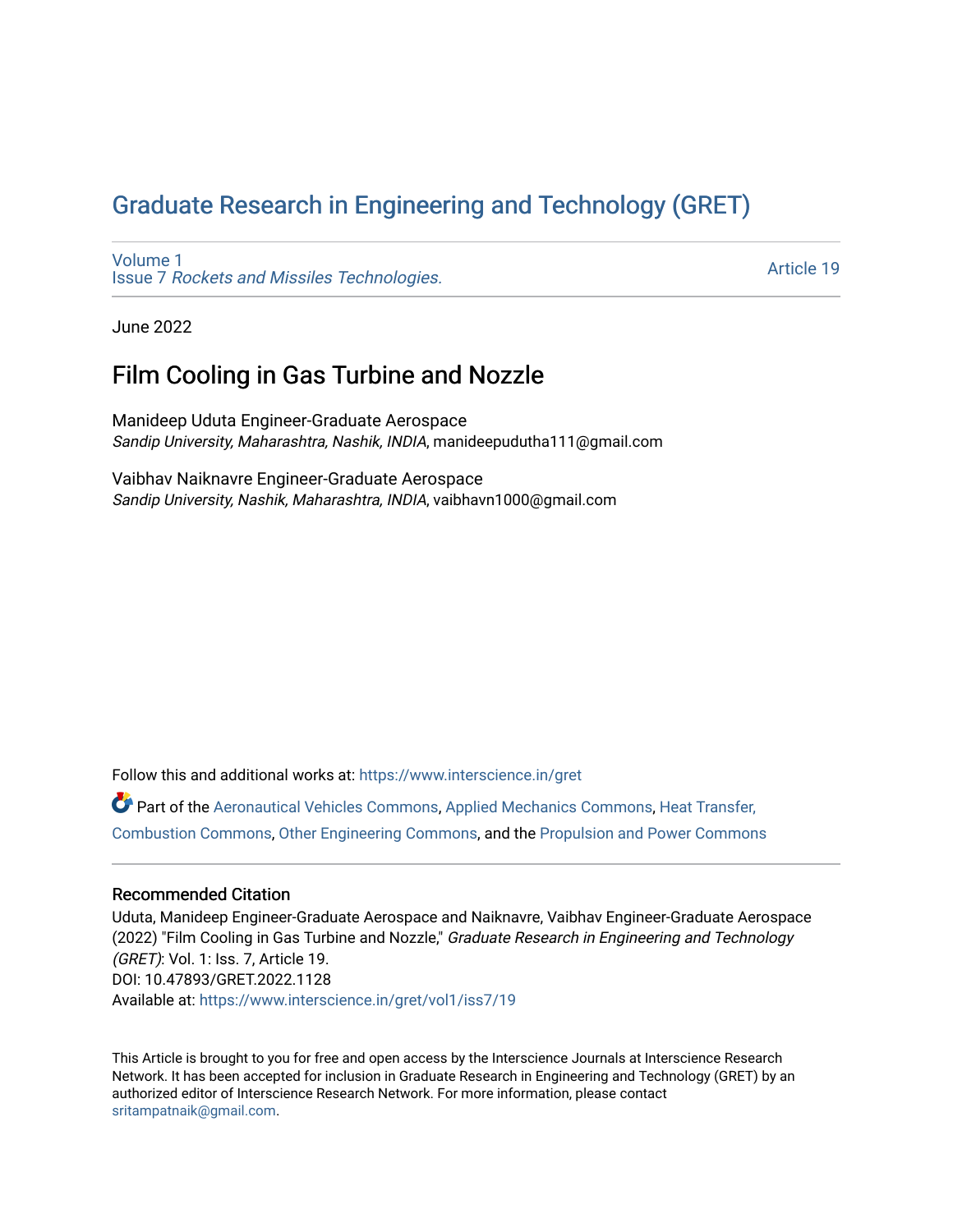## **Film Cooling in Gas Turbine and Nozzle**

Manideep Uduta<sup>1</sup>, Vaibhav Naiknavare<sup>2</sup>

<sup>1,2</sup>Department of Aerospace Engineering, Sandip University, Nashik, India Corresponding Author Email: manideepudutha111@gmail.com

*Abstract***— A gas turbine is a rotating engine that generates its power through the flow of combustion gases. With either an axial or centrifugal compressor, air from the surrounding environment is drawn into the engine intake, where it is compressed and heated before being sent to combustion chamber. Every gas turbine engine has a nozzle as a standard part. Among its many responsibilities include propelling the engine forward, returning exhaust gases to the free stream, and regulating mass flow through the engine. When the power turbine's exhaust exits, the nozzle is directly in the direction of the fumes. Simply put, nozzles are just tubes that allow hot gases to flow through them; they're not much more complicated than that. The highest point on each of these delas is around 2500 kelvin. This research illustrates the film cooling method for gas turbine and nozzle longevity. For film cooling to work, the temperature of the airfoil and nozzle case must be decreased.**

**Keywords : Airfoil, Film Cooling, Nozzle, Turbines,** 

#### I. INTRODUCTION

Turbine intake temperatures of more than 1600°C can be achieved by cooling turbine components with 20–30% of the total flow through the engine. Film cooling is another technique used for turbine airfoils. Improvements in cooling performance that lower airfoil temperatures by just 25°C can significantly increase component life in the turbine operating range. Reduce the flow of coolant to obtain the same airfoil temperature, but the turbine's efficiency will rise, resulting in lower fuel expenditures for the same output. The primary goal of gas turbines is to use film cooling to decrease airfoil temperatures, but only a small fraction of the turbine flow bled from the compressor can be used as coolant before the overall system performance of the engine is compromised by using too much coolant. Convective cooling is a method of decreasing airfoil temperatures by lowering the temperature of the fluid near the airfoil surface and enabling it to cool as it travels through airfoil cooling holes.

#### II. FILM COOLING ANALYSIS METHODS

The blades of turbines are kept cool by a coolant that flows via holes in the blades. Laser drilling or electro discharge machining are the two methods that are most commonly utilised in the process of drilling holes into the surface of an airfoil (EDM). The machining of EDM holes offers greater creative leeway in terms of hole design and position. In most cases, the airfoils in engines need to be replaced or repaired because certain portions of the airfoil, such as the leading or trailing edges, have burned away but the airfoil's main body has not been compromised.

As a result of the fact that the need for airfoil replacements is caused by local variations in the temperatures of the metal, it is essential to make use of models that are founded on the flow physics of the relevant parameters in order to make predictions regarding the temperatures of the local airfoils. Because greater metal temperatures lead to a shorter component life, the goal of turbine cooling is to reduce the temperatures of the airfoils to the lowest possible level. The temperatures of the metals used in turbine airfoils are influenced not only by the interior but also by the external film cooling.



FIG [1] Film cooled turbine vane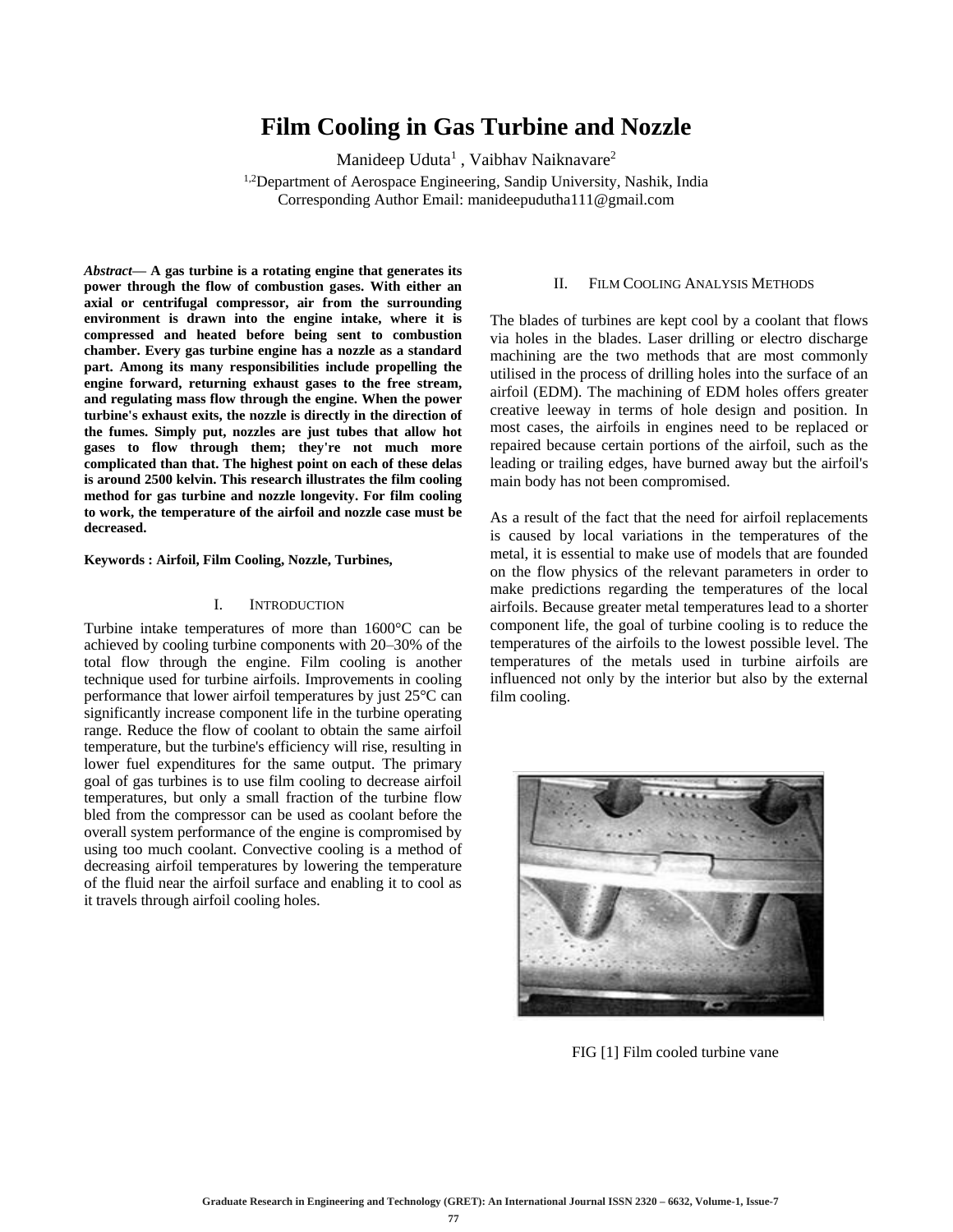## *III. Equations*

The driving potential for heat transfer to occur can be reduced by lowering the temperature of the fluid immediately next to the surface of the airfoil. The heat is transferred from the air to the metal by a process known as conduction. This process is modelled with a mechanistic equation that incorporates a convective heat transfer coefficient, such as.

$$
q'' = h (Tref - Tw)
$$

where,  $q''$  = heat flux, h = heat transfer coefficient,  $Tref =$ driving temperature of the fluid,  $Tw = adiabatic$  wall temperature Consequently, the heat transfer coefficient with film cooling,  $hf$  is defined as follows:  $qf = hf(Tref - Taw)$ 



FIG [2] Schematics of typical film cooling configuration, three temperatures potential for film cooled surface

the adiabatic wall temperature and the local convective heat transfer vary widely over the airfoil surface given the discrete nature of the film-cooling holes. film effectiveness also referred to as adiabatic effectiveness defined as:

 $\eta = (T\infty - Taw)/(T\infty - Tc, exit)$ 

where,  $Tc, exit = \text{codant temperature at the coolant hole}$ exit,  $T\infty$  = freestream temperature.

#### IV. COOLING HOLE GEOMETRY & CONFIGURATIONS

A. Cooling Hole Spacing

Three hole diameters is the standard distance between adjacent coolant holes, although this distance can be adjusted up to a maximum of eight hole diameters in the horizontal direction if necessary. As the distance between the holes grows smaller, the coolant covers more of the surface area; more specifically, the coolant covers more of the surface area. In situations where the coolant holes are separated by a significant distance, each coolant jet can be considered to be functioning independently. Using the performance of a single hole as a baseline, it is feasible to accurately forecast how a group of holes would perform under similar conditions. Mainstream flow's interaction with coolant jets will be affected if holes are spaced closer together. Because of this, the flow of coolant between the coolant jets will be impeded.

#### B. Double Rows of Holes

Two rows of coolant holes positioned close together in a streamwise pattern can be used to cool turbine airfoils. There is no sacrifice in structural integrity or coolant coverage. If the performance of the two rows is overlaid, a film with two closely spaced rows of holes outperforms one with a single row of holes at bigger blowing ratios.

#### C. Full Coverage Configurations

Full coverage cooling consists of many rows of coolant holes distributed across the area to be cooled. This method is frequently used for combustor cooling. Full coverage film cooling resulted in the greatest net heat flow decrease.

D. Cooling Hole Angle Effects: Streamwise Oriented with Different Surface Angles

As a rule, coolant holes are positioned at shallow angles to the surface, although in some cases, higher injection angles are used. On flat surfaces, studies on the effect of hole injection angle on film efficiency have generally shown that film effectiveness reduces significantly as the injection angle increases. The coolant jet separation rises with increasing injection angle, resulting in decreased film effectiveness.

E. Cooling Hole Angle Effects: Compound Angle Injection

Coolant holes are typically oriented at an oblique angle to the major flow direction, known as a compound injection angle. The coolant jet has a broader jet profile as it passes over the main stream, resulting in a greater coverage area downstream of the hole. Because of the improved film effectiveness that may be projected, this orientation will produce a greater heat transfer coefficient.

## F. Shape Holes with Streamwise Orientation

When the coolant hole is "curved" toward the hole's exit with an expansion that diffuses the flow leaving the hole, better film cooling performance is produced. The coolant jet is decelerated by expanding the hole exit, resulting in a reduced flux of momentum and, as a result, less inclination for the coolant jet to split. In terms of film efficacy for shaped holes, there has been an increase in performance.

## G. Shaped Holes with Compound Angle Injections

There was a three-fold increase in exit area as a result of the formed holes. Shaped holes orientated with a 0-deg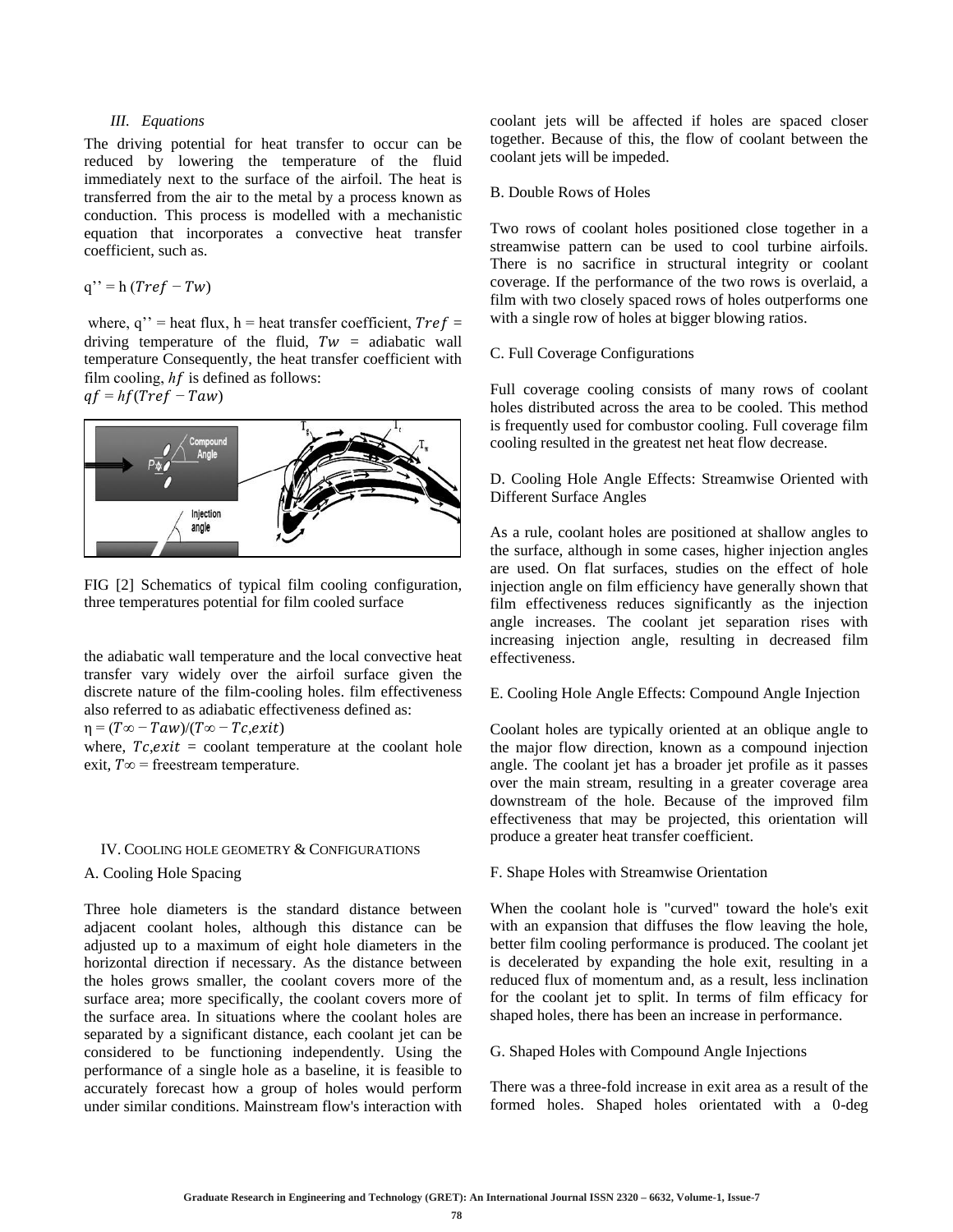compound angle and double rows of cylindrical holes and double rows of discrete slots were tested for film efficacy, heat transfer coefficients, and net heat flux reduction. Compared to multiple rows of cylindrical holes and short slots, the film effectiveness performance for 35-degree compound angle holes was comparable to that of 0-degree compound holes. In contrast, the heat transfer coefficients of the shaped holes increased more, resulting in a lower net heat flux decrease than the heat flux reduction induced by the round holes.

## V. Airfoils and Endwalls

A "showerhead" of coolant holes at the leading edge and more widely spaced rows of coolant holes surrounding the airfoil's main body are common in film cooling on vanes and blades. The tip of the blades may also be cooled by introducing coolant. The endwalls also include arrays of coolant holes.



 FIG [3] flow visualization of coolant flow in the showerhead

### A. Leading Edges

Leading Edges for vanes and blades, the leading edge generally is subjected to the largest heat loads due the large heat transfer coefficients along the stagnation line. Consequently, film cooling of the leading edge is often accomplished using several closely spaced rows of coolant holes. Holes are typically aligned radially, that is, normal to the mainstream direction, with injection angles relative to the surface ranging from 20 to 45 deg.

## B. Turbine Blade Tips

Heat transfer coefficients near a turbine blade tip are among the highest for turbine airfoil surfaces. Impingement cooling and film cooling improve the blade tip's thermal environment. Holes may be on the blade tip or pressure surface. The crossflow pushing the tip from the pressure to the suction surface helps distribute the coolant throughout the tip surface. Positioning the cooling holes along the pressure side of the blade ensures that coolant travels across the blade tip corner, where significant oxidation rates occur. If the perforation blowing is too high, coolant can blow off the airfoil and along the pressure surface rather than via the tip gap, or touch the outside shroud rather than stick to the blade tip. Smaller tip gaps cool better because more coolant fills the space than in larger gaps, where a higher mass flow of hot fluid mixes out the coolant.



 FIG [4] contours of film effectiveness for film cooled tips from pressure side holes for small (left) and large (right) tip gap, both using 0.68% coolant flow measured relative to passage flow

## C. Airfoil Endwalls

 Because of the flowfield's complexity, turbine endwalls are notoriously difficult to cool. Because they're at the blade tips. A large amount of the coolant injected via the cooling holes can be whisked off the endwall surface by leading edge and passage vortices. Leakage at the turbine-combustor junction causes cooling.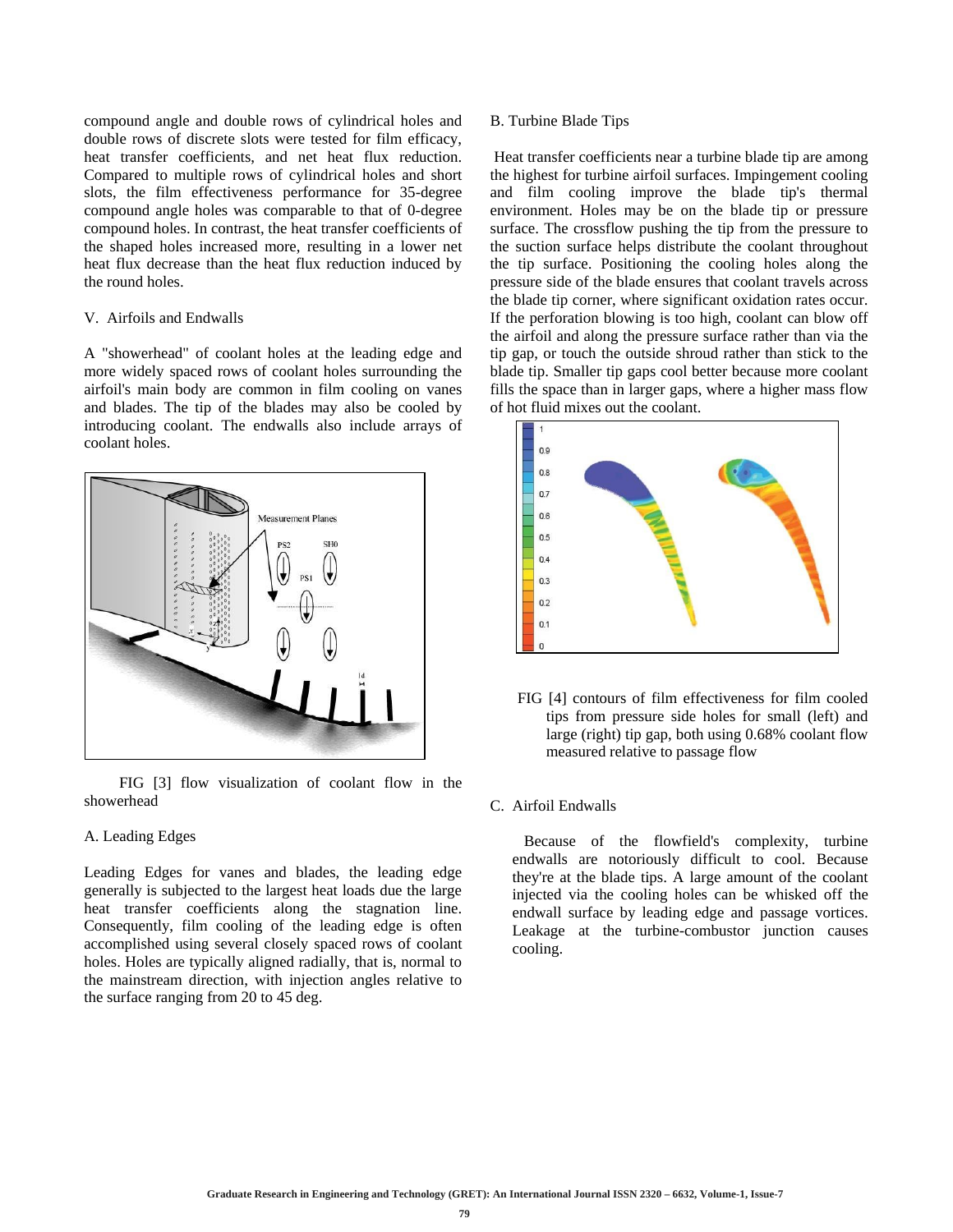

FIG [5] Measured film effectiveness levels for 0.5% slot and 0.5% film cooling flow, flow percentage measured relative to passage flow and predicted streamlines in near wall region

Coolant flow through leakage gaps between the combustor and first vane, or between vanes and blades, can considerably contribute to endwall cooling and influence the secondary flow pattern. Injection from a two-dimensional, flush slot immediately upstream of the vane causes endwall heat transfer. Film efficacy and heat transfer coefficients were measured for a variety of blowing ratios using a flush slit directly upstream of the leading edges of his single passage channel. One of the significant discoveries was that the distributions of endwall film efficacy varied greatly throughout the vane gap, with much of the coolant being swept across the endwall toward the suction-side corner.

## *VI. Film Cooling and Transfer in Nozzles*

In this paper experimental and theoretical investigations on heat transfer and cooling film stability in a convergentdivergent nozzle are presented. Compressed air is injected into hot air in the inlet region of the nozzle and the influence of the strong favorable pressure gradient in the nozzle on turbulent heat transfer and mixing is examined. The experiments cover measurements of wall pressures, wall temperature, and wall heat flux.

### A. Experimental Setup

The wind tunnel was used for the experimental research. Compressed air is employed as a hot medium as well as a coolant. A two-stage radial compressor compresses the hot air to a maximum stagnation pressure of 0.28 MPa and a maximum stagnation temperature of 485 K in the test section with a maximum mass flow rate of 2.8 kg/s. A

smaller two-stage compressor with an intermediate heat exchanger compresses the cooling air. It enters the test portion with an estimated stagnation temperature of 305 K and a maximum mass flow rate of 0.25 kg/s. The entire equipment is kept in a constant state of motion.

## **B.** Test Section

The maximum outlet Mach number of 2.25 is permitted by the test portion, which is an asymmetric rectangular watercooled CD nozzle. This portion is designed to have a normal shock at its exit when the compressor is loaded to its maximum capacity, which allows for a maximum outlet Mach number of 2.25. The nozzle was constructed with 35



FIG [6] Sectional view; copper

segment individually water-cooled segments of copper that were placed on each of the two side walls. This enabled extremely precise measurements of the heat flux that was transferred from the air to the nozzle walls. It is possible to generate a thermal boundary condition that meets a certain specification if the rate at which cooling water flows through each portion is controlled.

#### C. Measurement Techniques

pressures are taken from the small steel tubes between the copper segments and transferred to a Scan valve pressure scanning system. Total pressures and total temperatures are taken from combined probes. The mass flow rate of the hot air is calculated from one dimensional gas dynamics relations in the absence of a cooling film.